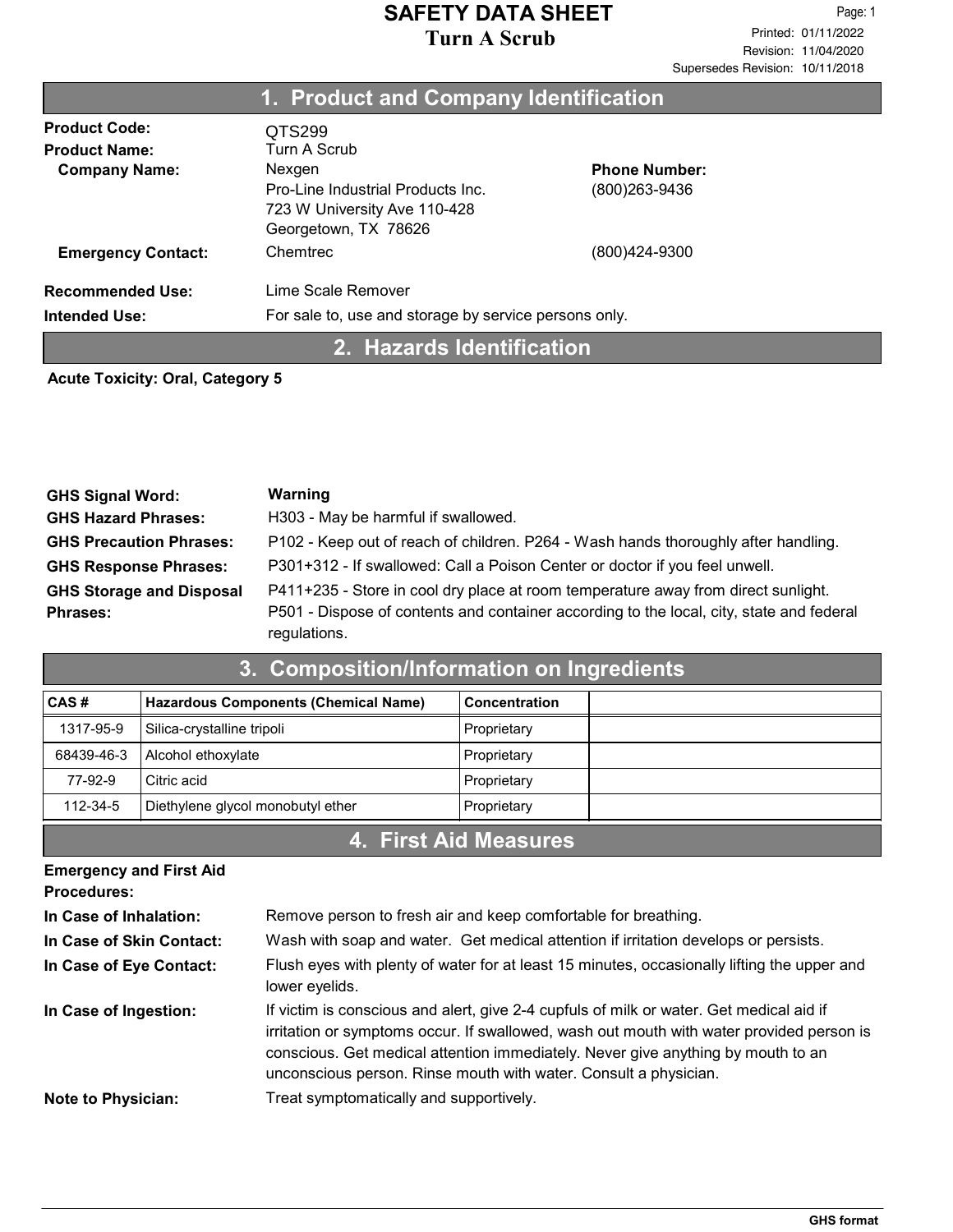#### 5. Fire Fighting Measures Flash Pt: NE Method Used: Estimate As in any fire, wear a self-contained breathing apparatus in pressure-demand, MSHA/NIOSH (approved or equivalent), and full protective gear. Fire Fighting Instructions: Flammable Properties and Hazards: Autoignition Pt: NE Explosive Limits: LEL: N/A UEL: N/A Suitable Extinguishing Media:Use water spray, dry chemical, carbon dioxide, or alcohol-resistant foam. Hazardous Combustion Products: 6. Accidental Release Measures Use proper personal protective equipment as indicated in Section 8. Absorb spill with inert material (e.g. vermiculite, sand or earth), then place in suitable container. Absorb the liquid and scrub the area with detergent and water. Steps To Be Taken In Case Material Is Released Or Spilled: 7. Handling and Storage Do not get in eyes, on skin or clothing. Avoid ingestion and inhalation. Keep out of reach of children. Precautions To Be Taken in Handling: Precautions To Be Taken in Store in a cool, dry, well-ventilated area away from incompatible substances.

| 8. Exposure Controls/Personal Protection        |                                   |                                                      |                               |                     |
|-------------------------------------------------|-----------------------------------|------------------------------------------------------|-------------------------------|---------------------|
| CAS#                                            | <b>Partial Chemical Name</b>      | <b>OSHA TWA</b>                                      | <b>ACGIH TWA</b>              | <b>Other Limits</b> |
| 1317-95-9                                       | Silica-crystalline tripoli        |                                                      | TLV: $0.1 \text{ mg/m}$ 3 (R) |                     |
| 68439-46-3                                      | Alcohol ethoxylate                |                                                      |                               |                     |
| 77-92-9                                         | Citric acid                       |                                                      |                               |                     |
| 112-34-5                                        | Diethylene glycol monobutyl ether |                                                      |                               |                     |
| <b>Respiratory Equipment</b><br>(Specify Type): |                                   | No special requirements under normal use conditions. |                               |                     |

Eye Protection: Safety glasses. **Protective Gloves:** Wear appropriate protective gloves to prevent skin exposure. Other Protective Clothing: None. No special requirements under normal use conditions. Engineering Controls Mone. (Ventilation etc.):

Storing: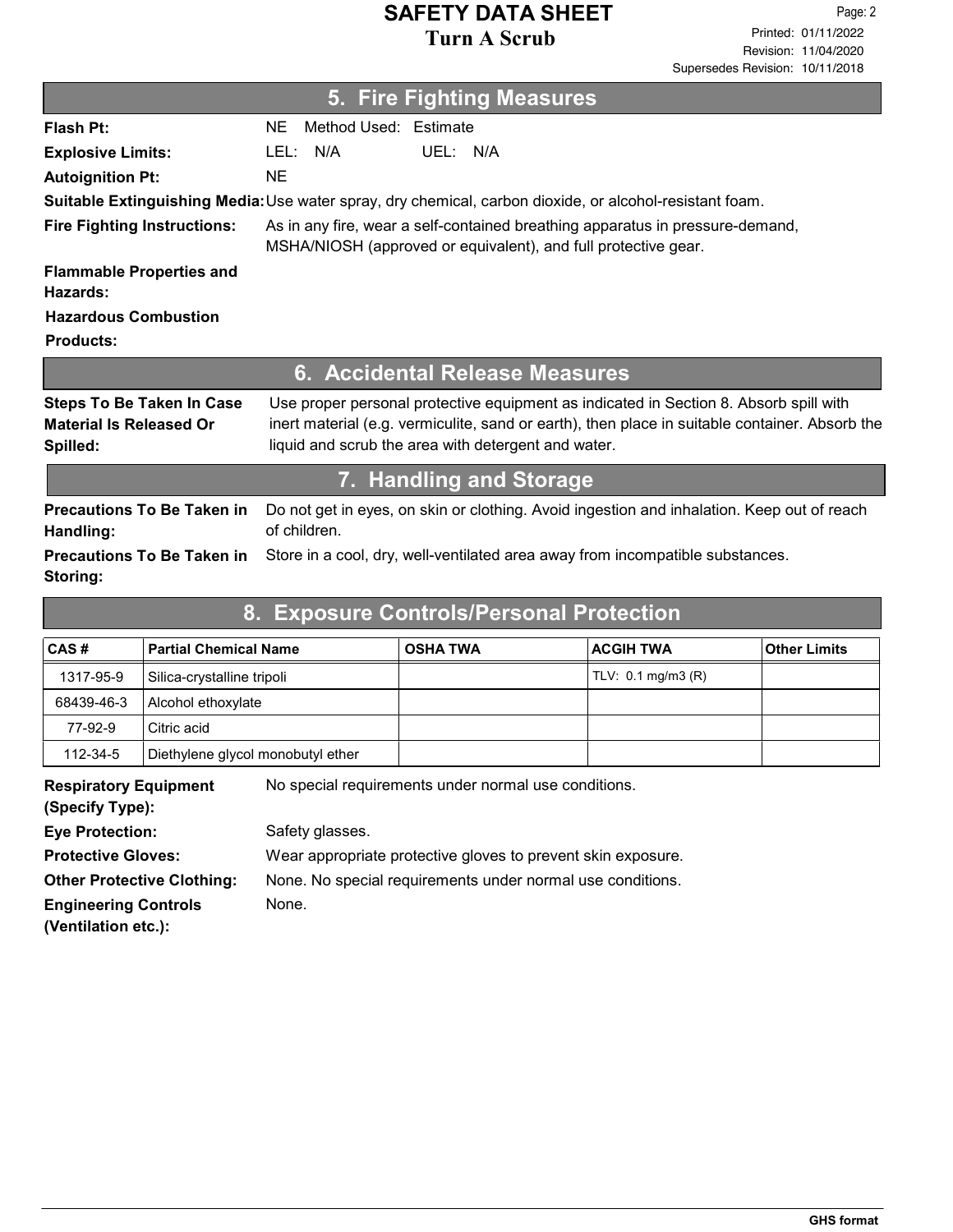Revision: 11/04/2020 Printed: 01/11/2022 Page: 3 Supersedes Revision: 10/11/2018

|  |  |  | 9. Physical and Chemical Properties <sup>।</sup> |  |  |
|--|--|--|--------------------------------------------------|--|--|
|--|--|--|--------------------------------------------------|--|--|

|                                                           | $\frac{1}{2}$                                                                                    |
|-----------------------------------------------------------|--------------------------------------------------------------------------------------------------|
| <b>Physical States:</b>                                   | [X] Liquid<br>[ ] Solid<br>[ ] Gas                                                               |
| <b>Appearance and Odor:</b>                               | Opaque white liquid with lemon fragrance.                                                        |
| pH:                                                       | $\sim$ 2.00 - 3.00                                                                               |
| <b>Melting Point:</b>                                     | <b>NE</b>                                                                                        |
| <b>Boiling Point:</b>                                     | $>= 210.00 F$                                                                                    |
| <b>Flash Pt:</b>                                          | <b>NE</b><br>Method Used: Estimate                                                               |
| <b>Evaporation Rate:</b>                                  | <b>NE</b>                                                                                        |
| Flammability (solid, gas):                                |                                                                                                  |
| <b>Explosive Limits:</b>                                  | LEL: N/A<br>UEL: N/A                                                                             |
| Vapor Pressure (vs. Air or                                | <b>NE</b>                                                                                        |
| $mm Hg$ :                                                 |                                                                                                  |
| Vapor Density (vs. Air = 1):                              | <b>NE</b>                                                                                        |
| Specific Gravity (Water = 1):                             | ~1.100                                                                                           |
| Density:                                                  | $\sim$ 9.17 lbs/gal                                                                              |
| <b>Bulk density:</b>                                      | <b>NE</b>                                                                                        |
| <b>Solubility in Water:</b>                               | 100%                                                                                             |
| <b>Saturated Vapor</b>                                    | <b>NE</b>                                                                                        |
| <b>Concentration:</b>                                     |                                                                                                  |
| <b>Octanol/Water Partition</b>                            |                                                                                                  |
| <b>Coefficient:</b>                                       |                                                                                                  |
| VOC / Volume:                                             | 0.0000 G/L                                                                                       |
| <b>Autoignition Pt:</b>                                   | <b>NE</b>                                                                                        |
| <b>Decomposition Temperature: NE</b>                      |                                                                                                  |
| <b>Viscosity:</b>                                         | <b>Viscous</b>                                                                                   |
| <b>Particle Size:</b>                                     | <b>NE</b>                                                                                        |
| <b>Heat Value:</b>                                        | <b>NE</b>                                                                                        |
| <b>Corrosion Rate:</b>                                    | <b>NE</b>                                                                                        |
|                                                           | <b>10. Stability and Reactivity</b>                                                              |
| Stability:                                                | Stable [X]<br>Unstable [ ]                                                                       |
| <b>Conditions To Avoid -</b>                              | None.                                                                                            |
| Instability:                                              |                                                                                                  |
| Avoid:                                                    | Incompatibility - Materials To Cationic materials, strong oxidizers and strong alkali materials. |
| Hazardous Decomposition or CO, CO2.<br><b>Byproducts:</b> |                                                                                                  |
| <b>Possibility of Hazardous</b>                           | Will occur $\begin{bmatrix} 1 \end{bmatrix}$<br>Will not occur [X]                               |
| <b>Reactions:</b>                                         |                                                                                                  |
| <b>Conditions To Avoid -</b>                              | None.                                                                                            |
| <b>Hazardous Reactions:</b>                               |                                                                                                  |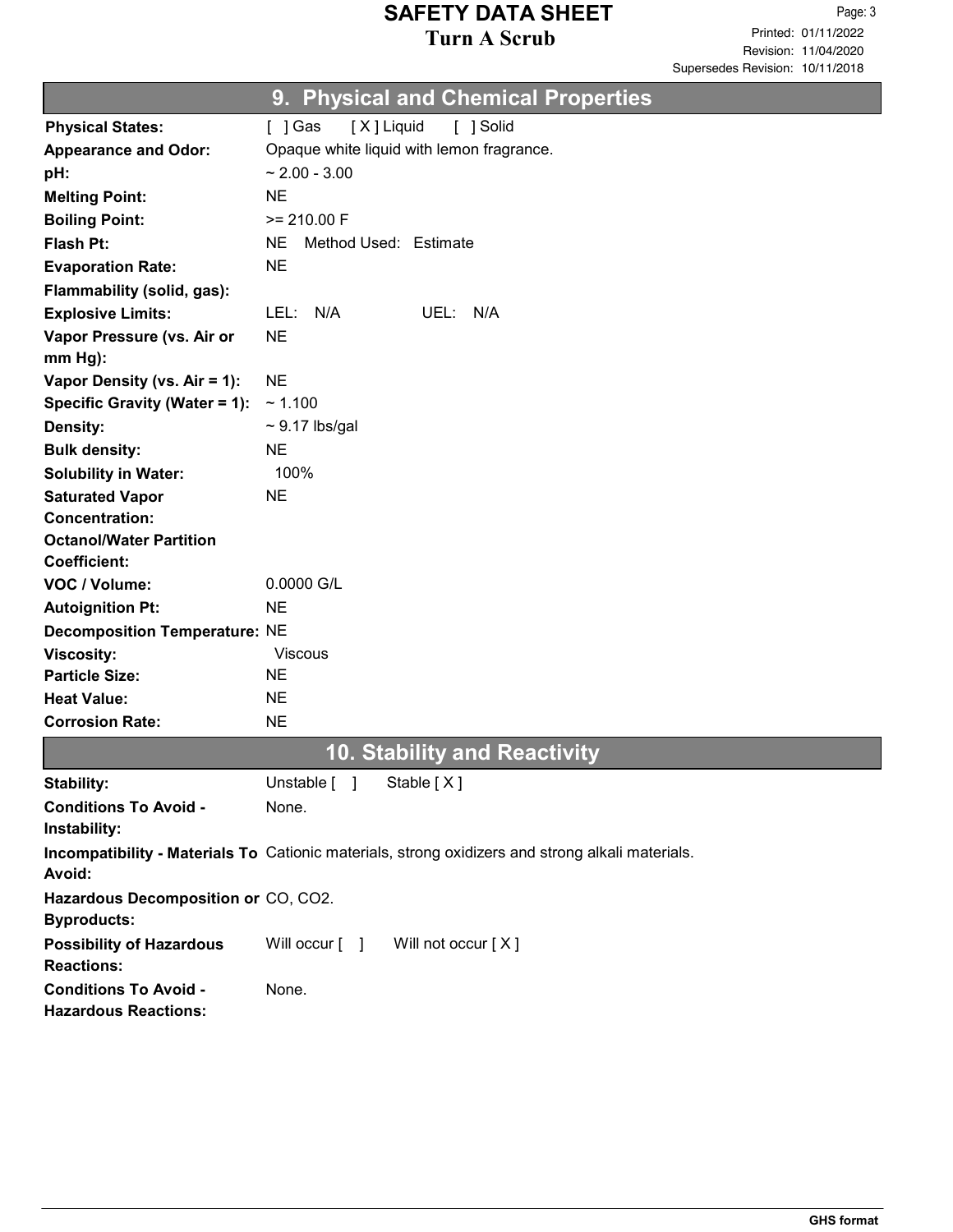|                                                                                                                                                                                                                                                                                                                                                                                                                                                             |                                                                                                                                    | <b>11. Toxicological Information</b>        |            |             |              |             |
|-------------------------------------------------------------------------------------------------------------------------------------------------------------------------------------------------------------------------------------------------------------------------------------------------------------------------------------------------------------------------------------------------------------------------------------------------------------|------------------------------------------------------------------------------------------------------------------------------------|---------------------------------------------|------------|-------------|--------------|-------------|
| <b>Toxicological Information:</b><br>CAS# 68439-46-3: Acute toxicity, LD50, Oral, Rat, 1378. MG/KG. Result:<br>Vascular: Measurement of regional blood flow. Biochemical: Enzyme inhibition, induction,<br>or change in blood or tissue levels: Dehydrogenases. Biochemical: Metabolism<br>(Intermediary): Lipids including transport. ; Journal of the American College of<br>Toxicology., Mary Ann Liebert, Inc., New York, NY, Vol/p/yr: 10(4),427, 1991 |                                                                                                                                    |                                             |            |             |              |             |
| CAS#                                                                                                                                                                                                                                                                                                                                                                                                                                                        |                                                                                                                                    | <b>Hazardous Components (Chemical Name)</b> | <b>NTP</b> | <b>IARC</b> | <b>ACGIH</b> | <b>OSHA</b> |
| 1317-95-9                                                                                                                                                                                                                                                                                                                                                                                                                                                   | Silica-crystalline tripoli                                                                                                         |                                             | Known      | 2A          | A2           |             |
| 68439-46-3                                                                                                                                                                                                                                                                                                                                                                                                                                                  | Alcohol ethoxylate                                                                                                                 |                                             |            |             |              |             |
| 77-92-9                                                                                                                                                                                                                                                                                                                                                                                                                                                     | Citric acid                                                                                                                        |                                             |            |             |              |             |
| 112-34-5                                                                                                                                                                                                                                                                                                                                                                                                                                                    | Diethylene glycol monobutyl ether                                                                                                  |                                             |            |             |              |             |
|                                                                                                                                                                                                                                                                                                                                                                                                                                                             |                                                                                                                                    | <b>12. Ecological Information</b>           |            |             |              |             |
| CAS# 68439-46-3: LC50, Fathead Minnow (Pimephales promelas), 11000. UG/L, 96 H,<br><b>General Ecological</b><br>Information:<br>Mortality, Water temperature: 22.00 C C. Result: Morphological changes. ; Acute Toxicity<br>and Structure-Activity Relationships of Nine Alcohol Ethoxylate Surfactants to Fathead<br>Minnow and Daphnia magna, Wong, D.C.L., P.B. Dorn, and E.Y. Chai, 1997<br><b>13. Disposal Considerations</b>                          |                                                                                                                                    |                                             |            |             |              |             |
|                                                                                                                                                                                                                                                                                                                                                                                                                                                             | <b>Waste Disposal Method:</b><br>Dispose of contents and container according to the local, city, state and federal<br>regulations. |                                             |            |             |              |             |
| <b>14. Transport Information</b>                                                                                                                                                                                                                                                                                                                                                                                                                            |                                                                                                                                    |                                             |            |             |              |             |
| <b>LAND TRANSPORT (US DOT):</b><br>DOT Proper Shipping Name: Not regulated as a hazardous material.<br><b>DOT Hazard Class:</b><br><b>UN/NA Number:</b><br><b>LAND TRANSPORT (Canadian TDG):</b><br>Not Regulated.<br><b>TDG Shipping Name:</b><br><b>MARINE TRANSPORT (IMDG/IMO):</b><br>Not Regulated.<br><b>IMDG/IMO Shipping Name:</b><br>AIR TRANSPORT (ICAO/IATA):                                                                                    |                                                                                                                                    |                                             |            |             |              |             |
|                                                                                                                                                                                                                                                                                                                                                                                                                                                             | <b>ICAO/IATA Shipping Name:</b><br>Not Regulated.                                                                                  |                                             |            |             |              |             |
|                                                                                                                                                                                                                                                                                                                                                                                                                                                             |                                                                                                                                    | <b>15. Regulatory Information</b>           |            |             |              |             |

| CAS#       | Hazardous Components (Chemical Name) | <b>Other US EPA or State Lists</b>                                                             |
|------------|--------------------------------------|------------------------------------------------------------------------------------------------|
| 1317-95-9  | Silica-crystalline tripoli           | CAA HAP, ODC: No; CWA NPDES: No; TSCA: No; CA<br>PROP.65: No; CA TAC, Title 8: No              |
| 68439-46-3 | Alcohol ethoxylate                   | CAA HAP, ODC: No: CWA NPDES: No: TSCA: Yes -<br>Inventory; CA PROP.65: No; CA TAC, Title 8: No |
| 77-92-9    | Citric acid                          | CAA HAP, ODC: No: CWA NPDES: No: TSCA: Yes -<br>Inventory; CA PROP.65: No; CA TAC, Title 8: No |